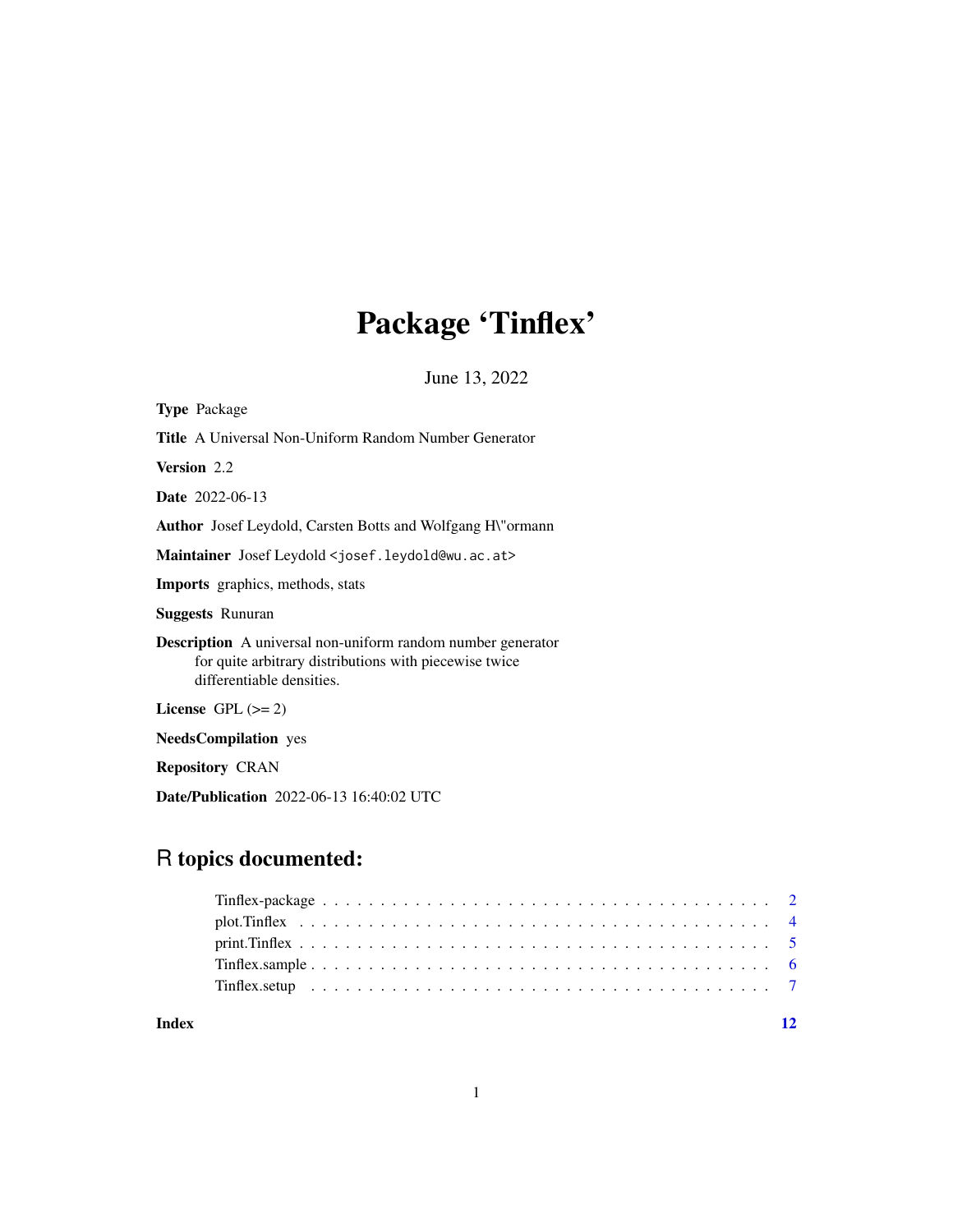<span id="page-1-0"></span>

#### Description

Tinflex is a universal non-uniform random number generator based on the acceptence-rejection method for all distributions that have a piecewise twice differentiable density function. Required input includes the log-density function of the target distribution and its first and second derivatives.

#### Details

| Package: | Tinflex        |
|----------|----------------|
| Type:    | Package        |
| Version: | 2.2.           |
| Date:    | 2022-06-13     |
| License: | GPL 2 or later |

Package Tinflex serves three purposes:

- 1. The installed package provides a fast routine for sampling from any distribution that has a piecewise twice differentiable density function.
- 2. It provides C routines functions that could be used in other packages (see the installed C header files).
- 3. The R source (including comments) presents all details of the general sampling method which are not entirely worked out in our paper cited in the see references below.

Algorithm Tinflex is a universal random variate generator based on transformed density rejection which is a variant of the acceptance-rejection method. The generator first computes and stores hat and squeeze functions and then uses these functions to generate variates from the distribution of interest. Since the setup procedure is separated from the generation procedure, many samples can be drawn from the same distribution without rerunning the (expensive) setup.

The algorithm requires the following data about the distribution (for further details see [Tinflex.setup](#page-6-1)):

- the log-density of the targent distribution;
- its first derivative;
- its second derivative (optionally);
- a starting partition of its domain such that each subinterval contains at most one inflection point of the transformed density;
- a transformation for the density (default is the logarithm transformation).

The following routines are provided.

[Tinflex.setup](#page-6-1) computes hat and squeeze. The table is then stored in a generator object of class "Tinflex".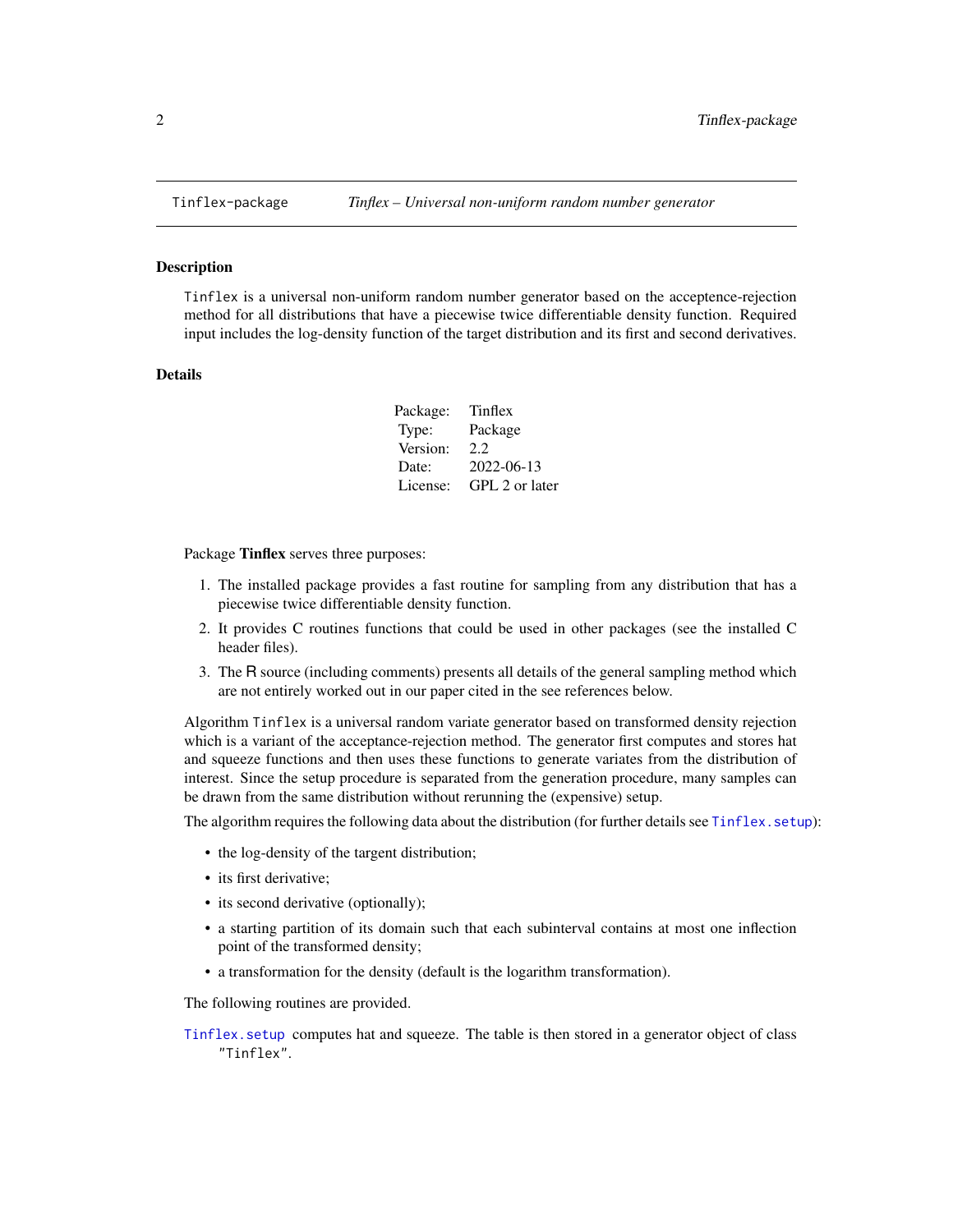#### <span id="page-2-0"></span>Tinflex-package 3

[Tinflex.sample](#page-5-1) draws a random sample from a particular generator object.

[print.Tinflex](#page-4-1) prints the properties a generator object of class "Tinflex".

[plot.Tinflex](#page-3-1) plots density, hat and squeeze functions for a given generator object of class "Tinflex".

## For further details see [Tinflex.setup](#page-6-1).

There are variants of the method. The first one uses the second derivative to determine regions whre the transformed density is convex, concave, or has a single inflection points. The second variant estimates the signs on the second derivative by means of the first derivative. Thus it is easier to use at the expense of a more complex algorithm.

There are two different implementation: Routine Tinflex. setup is implemented mainly in R and serves (together with Tinflex:::Tinflex.sample.R) as a reference implementation of the published algorithm. Nevertheless, the sampling routine Tinflex. sample runs quite fast.

Routine [Tinflex.setup.C](#page-6-2) on the other hand is implemented entirely in C. So it also allows to link to the underlying C code from other packages.

#### Warning

It is very important to note that the user is responsible for the correctness of the supplied arguments. Since the algorithm works (in theory) for all distributions with piecewise twice differentiable density functions, it is not possible to detect improper arguments. It is thus recommended that the user inspect the generator object visually by means of the plot method (see [plot.Tinflex](#page-3-1) for details).

### Note

Routine [Tinflex.sample](#page-5-1) is implemented both as pure R code (routine Tinflex.sample.R) for documenting the algorithm as well as C code for fast performance.

## Author(s)

Josef Leydold <josef.leydold@wu.ac.at>, Carsten Botts and Wolfgang Hörmann.

#### References

C. Botts, W. Hörmann, and J. Leydold (2013), Transformed Density Rejection with Inflection Points, Statistics and Computing 23(2), 251–260, [doi:10.1007/s1122201193064](https://doi.org/10.1007/s11222-011-9306-4) (see also Research Report Series / Department of Statistics and Mathematics Nr. 110, Department of Statistics and Mathematics, WU Wien, <https://epub.wu.ac.at/id/eprint/3158>).

W. Hörmann, and J. Leydold (2022), A Generalized Transformed Density Rejection Algorithm, in preparation.

#### See Also

See Tinflex. setup for further details.

Package [Runuran](#page-0-0) provides a set of many other automatic non-uniform sampling algorithms.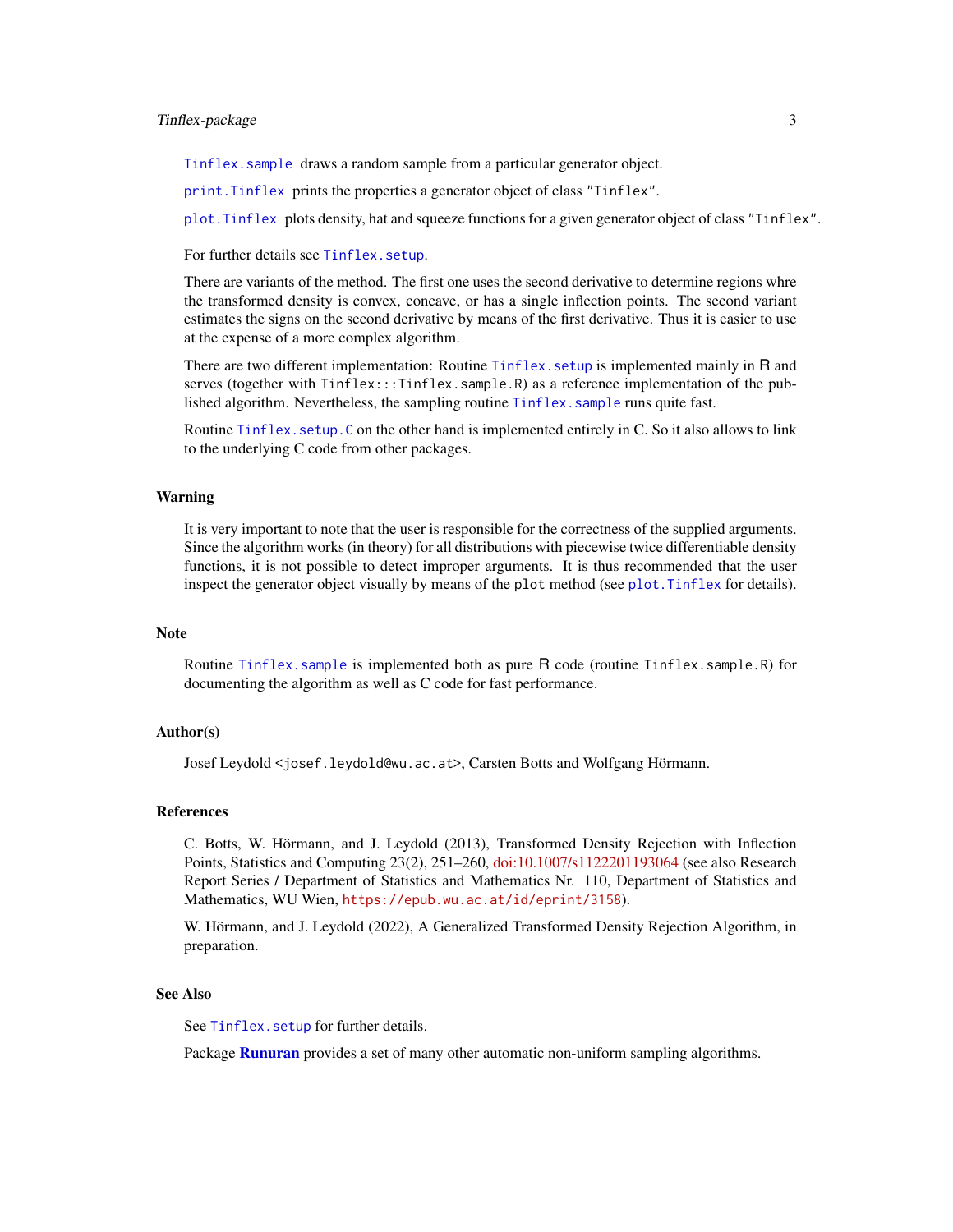#### Examples

```
## Bimodal density
## f(x) = exp(-|x|^2)alpha + s*|x|^beta + eps*|x|^2 )
## with alpha > beta >= 2 and s, eps > 0
alpha \leq -4.2beta <-2.1s < -1eps \leq -0.1## Log-density and its derivatives.
lpdf \le function(x) { -abs(x)^alpha + s*abs(x)^beta + eps*abs(x)^2 }
dlpdf \le function(x) { (sign(x) * (-alpha*abs(x)^(alpha-1)
                           + s*beta*abs(x)^(beta-1) + 2*eps*abs(x))) }
d2lpdf <- function(x) { (-alpha*(alpha-1)*abs(x)^(alpha-2)
                          + s*beta*(beta-1)*abs(x)^(beta-2) + 2*eps) }
## Parameter cT=0 (default):
## There are two inflection points on either side of 0.
ib \leq c(\text{-}Inf, 0, Inf)
## Create generator object.
gen <- Tinflex.setup.C(lpdf, dlpdf, d2lpdf, ib=c(-Inf,0,Inf), rho=1.1)
## Print data about generator object.
print(gen)
## Draw a random sample
Tinflex.sample(gen, n=10)
## Inspect hat and squeeze visually in original scale
plot(gen, from=-2.5, to=2.5)
## ... and in transformed (log) scale.
plot(gen, from=-2.5, to=2.5, is.trans=TRUE)
## With Version 2.0 the setup also works without providing the
## second derivative of the log-density
gen <- Tinflex.setup.C(lpdf, dlpdf, d2lpdf=NULL, ib=c(-Inf,0,Inf), rho=1.1)
Tinflex.sample(gen, n=10)
```
<span id="page-3-1"></span>plot.Tinflex *Plot Tinflex Generator Objects*

#### Description

Plotting methods for generator objects of classes "Tinflex" and "TinflexC". The plot shows the (transformed) density, hat and squeeze.

<span id="page-3-0"></span>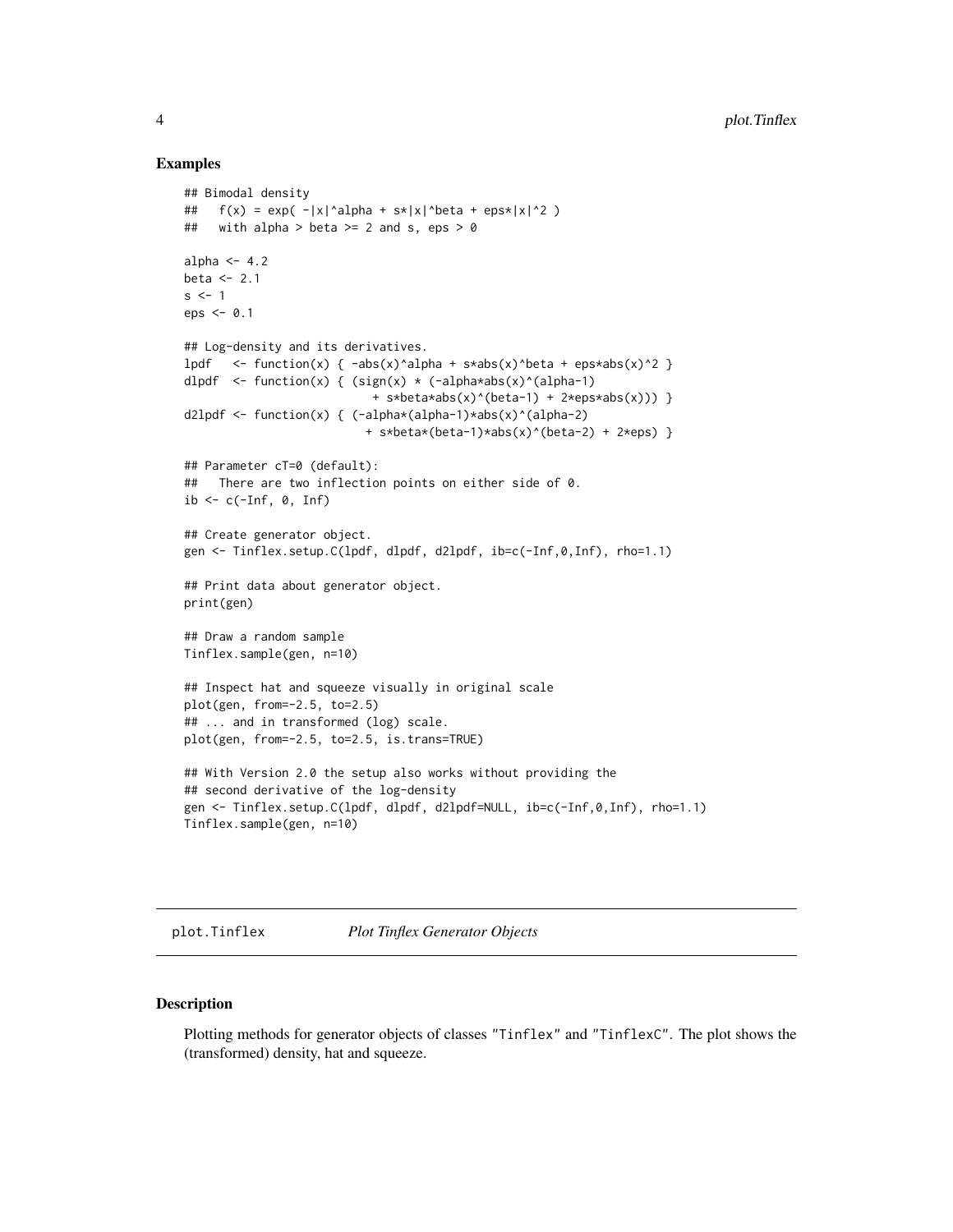# <span id="page-4-0"></span>print.Tinflex 5

#### Usage

```
## S3 method for class 'Tinflex'
plot(x, from, to, is.trans=FALSE, n=501, ...)
## S3 method for class 'TinflexC'
plot(x, from, to, is.trans=FALSE, n=501, ...)
```
# Arguments

| x        | an object of class "Tinflex" or "TinflexC".                                                                                       |
|----------|-----------------------------------------------------------------------------------------------------------------------------------|
| from.to  | the range over which the function will be plotted. (numeric)                                                                      |
| is.trans | if TRUE then the transformed density and its hat and squeezes are plotted. (logi-<br>cal)                                         |
| n        | the number of x values at which (transformed) PDF to evaluate. (integer)                                                          |
| $\cdots$ | arguments to be passed to methods, such as graphical parameters (see par). In<br>particular the following argument may be useful: |
|          | ylim limit for the plot range: see plot window. It has sensible defaults if omit-<br>ted.                                         |
|          |                                                                                                                                   |

# Details

This is the [print](#page-0-0) method for objects of class "Tinflex" or "TinflexC". It plots the given density function (blue) in the domain (from,to) as well as hat function (red) and squeeze (green) of the acceptance-rejection algorithm. If is.trans is set to TRUE, then density function, hat and squeeze are plotted on the transformed scale. Notice that the latter only gives a sensible picture if parameter cT is the same for all intervals.

# Author(s)

Josef Leydold <josef.leydold@wu.ac.at>, Carsten Botts and Wolfgang Hörmann.

#### See Also

[plot](#page-0-0), plot. function. See Tinflex. setup for examples.

<span id="page-4-1"></span>print.Tinflex *Print Tinflex Generator Objects*

#### Description

Print methods for generator objects of class "Tinflex" or "TinflexC".

#### Usage

```
## S3 method for class 'Tinflex'
print(x, debug=FALSE, ...)
## S3 method for class 'TinflexC'
print(x, debug=FALSE, ...)
```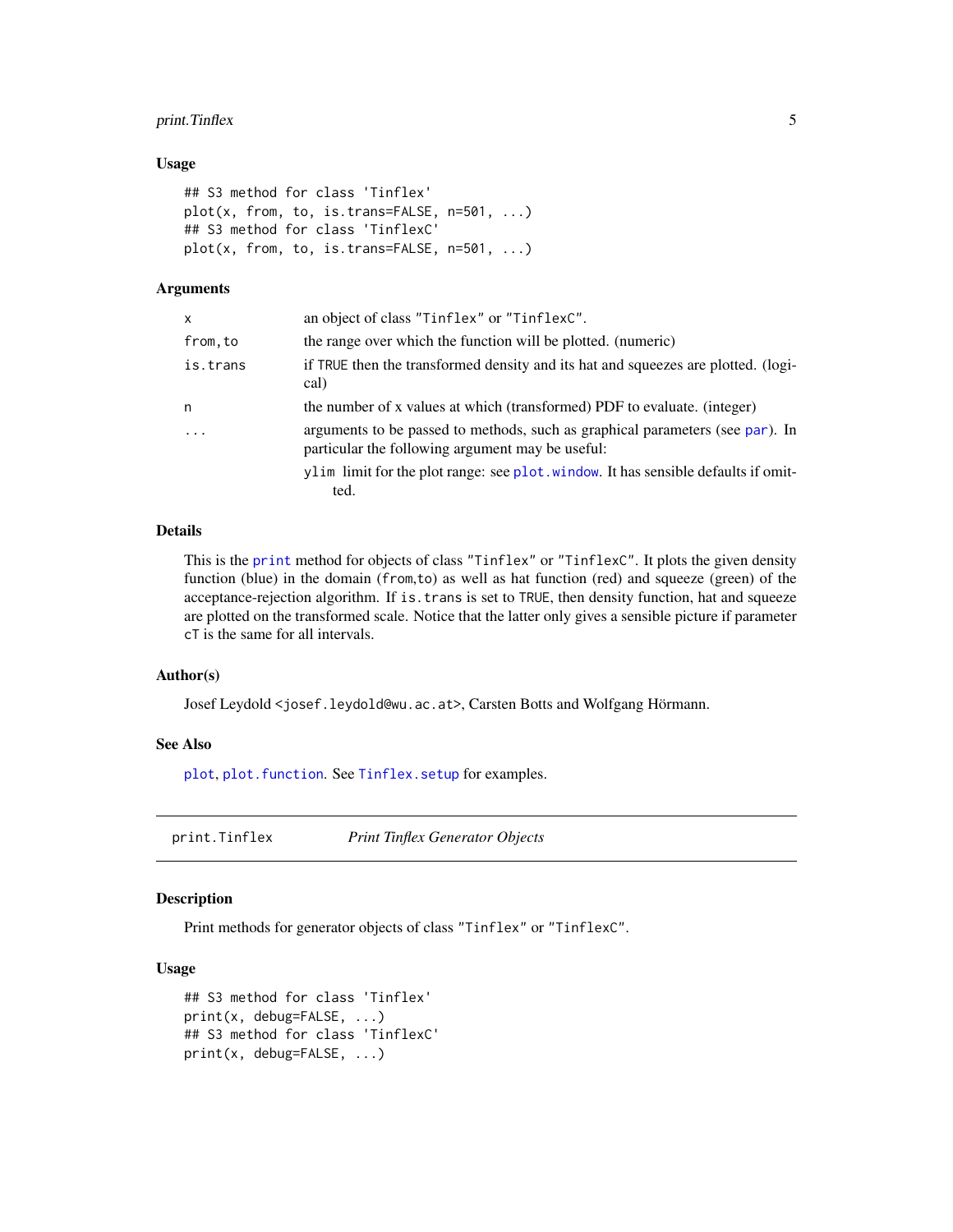#### <span id="page-5-0"></span>Arguments

|          | an object of class "Tinflex" or "Tinflex".                                     |
|----------|--------------------------------------------------------------------------------|
| debug    | enable/disable the display of detailed information about the object. (logical) |
| $\cdots$ | additional arguments to print.                                                 |

# Details

These are the [print](#page-0-0) methods for objects of classes "Tinflex" and "TinflexC".

#### Author(s)

Josef Leydold <josef.leydold@wu.ac.at>, Carsten Botts and Wolfgang Hörmann.

#### See Also

[print](#page-0-0). [Tinflex.setup](#page-6-1). [Tinflex.setup.C](#page-6-2). See [Tinflex.setup](#page-6-1) for examples.

<span id="page-5-1"></span>Tinflex.sample *Draw Random Sample from Tinflex Generator Object*

#### Description

Draw a random sample from a generator object of class "Tinflex" or "TinflexC".

## Usage

```
Tinflex.sample(gen, n=1)
Tinflex.sample.C(gen, n=1)
```
#### Arguments

| gen | an object of class "Tinflex" or "TinflexC". |
|-----|---------------------------------------------|
|     | sample size. (integer)                      |

# Details

Routine Tinflex.sample.C allows objects of class "TinflexC" only and thus is a bit faster than the same call with routine Tinflex.sample.

# Author(s)

Josef Leydold <josef.leydold@wu.ac.at>, Carsten Botts and Wolfgang Hörmann.

# See Also

See [Tinflex.setup](#page-6-1) for examples.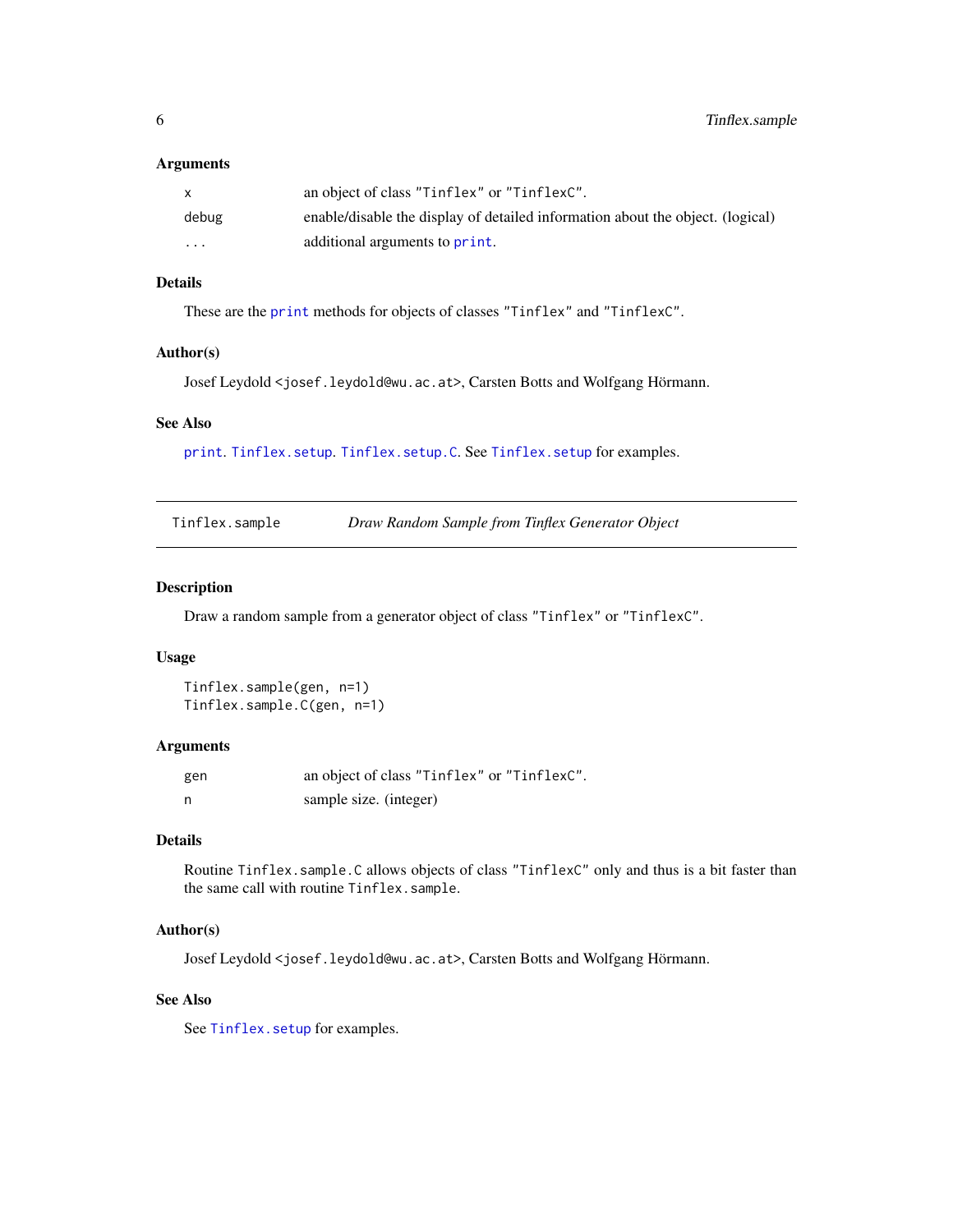<span id="page-6-1"></span><span id="page-6-0"></span>

#### <span id="page-6-2"></span>Description

Create a generator object of class "Tinflex" or "TinflexC".

#### Usage

```
Tinflex.setup(lpdf, dlpdf, d2lpdf=NULL, ib, cT=0, rho=1.1, max.intervals=1001)
Tinflex.setup.C(lpdf, dlpdf, d2lpdf=NULL, ib, cT=0, rho=1.1, max.intervals=1001)
```
#### Arguments

| lpdf          | log-density of targent distribution. (function)                                                              |
|---------------|--------------------------------------------------------------------------------------------------------------|
| dlpdf         | first derivative of log-density. (function)                                                                  |
| d21pdf        | second derivative of log-density. (function, optional)                                                       |
| ib            | break points for partition of domain of log-density. (numeric vector of length<br>greater than 1)            |
| сT            | parameter for transformation $T_c$ . (numeric vector of length 1 or of length length (ib)-1)                 |
| rho           | performance parameter: requested upper bound for ratio of area below hat to<br>area below squeeze. (numeric) |
| max.intervals | maximal numbers of intervals. (numeric)                                                                      |

#### Details

Algorithm Tinflex is a flexible algorithm that works (in theory) for all distributions that have a piecewise twice differentiable density function. The algorithm is based on the transformed density rejection algorithm which is a variant of the acceptance-rejection algorithm where the density of the targent distribution is transformed by means of some transformation  $T_c$ . Hat and squeeze functions of the density are then constructed by means of tangents and secants.

The algorithm uses family  $T_c$  of transformations, where

$$
T_c(x) = \begin{cases} \log(x) & \text{for } c = 0, \\ \text{sign}(c) \ x^c & \text{for } c \neq 0. \end{cases}
$$

Parameter  $c$  is given by argument  $cT$ .

The algorithm requires the following input from the user:

- the log-density of the targent distribution, lpdf;
- its first derivative d1pdf;
- its second derivative d2lpdf (optionally);
- a starting partition ib of the domain of the target distribution such that each subinterval contains at most one inflection point of the transformed density;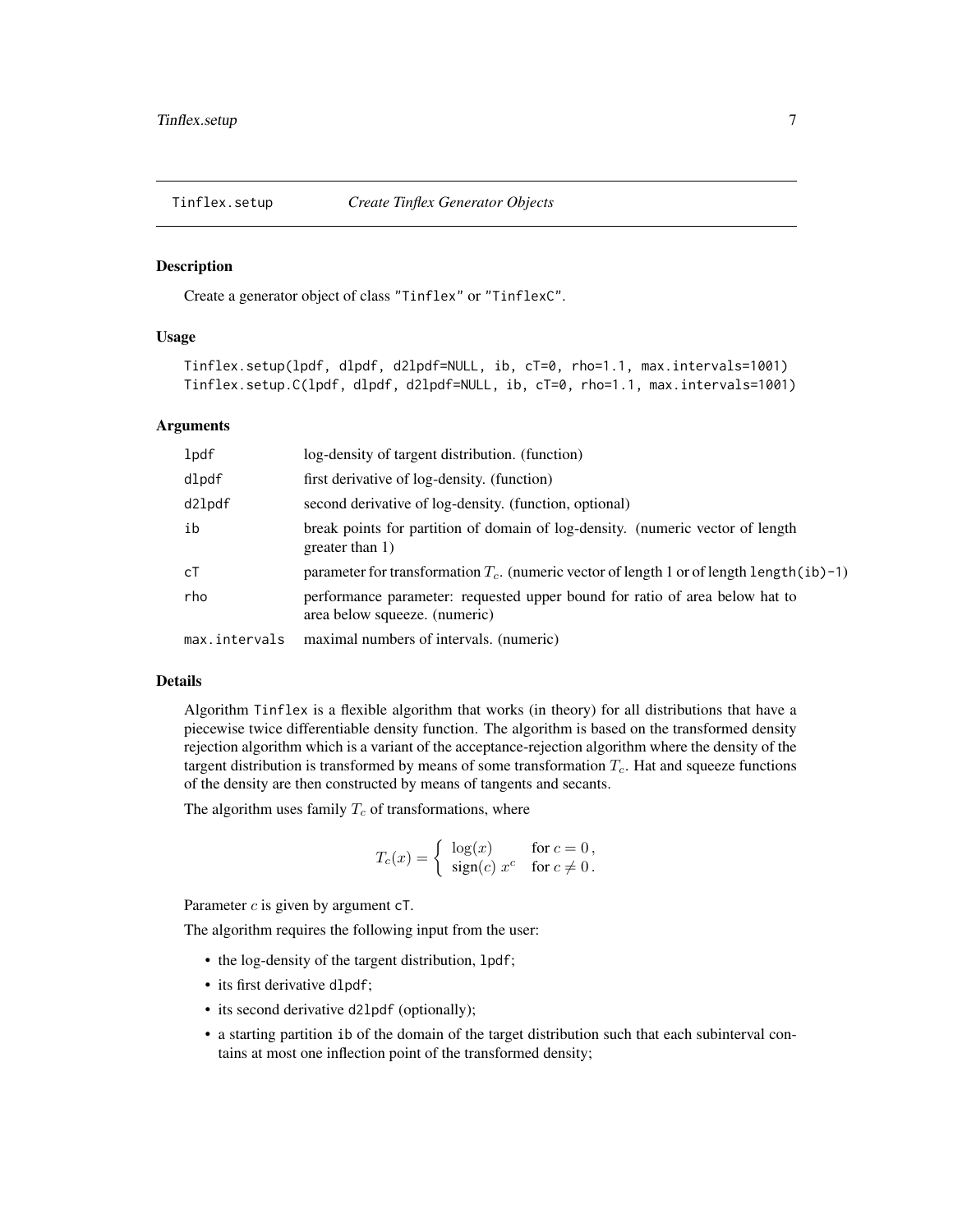• the parameter(s)  $cT$  of the transformation either for the entire domain or alternatively for each of the subintervals of the partition.

The starting partition of the domain of the target distribution into non-overlapping intervals has to satisfy the following conditions:

- The partition points must be given in ascending order (otherwise they are sorted anyway).
- The first and last entry of this vector are the boundary points of the domain of the distribution. In the case when the domain of the distribution is unbounded, the respective points are -Inf and Inf.
- Within each interval of the partition, the transformed density possesses at most one inflection point (including all finite boundary points).
- If a boundary point is infinite, or the density vanishes at the boundary point, then the transformed density must be concave near the corresponding boundary point and in the corresponding tail, respectively.
- If the log-density lpdf has a pole or cusp at some point  $x$ , then this must be added to the starting partition point. Moreover, it has to be counted as inflection point. Moreover, in the corresponding intervals the transformed density must be convex.

Argument d2lpdf is optional. If d2lpdf=NULL, then a variant of the method is used, that determines intervals where the transformed density is concave or convex without means of the second derivative of the log-density.

Parameter  $c\tau$  is either a single numeric, that is, the same transformation  $T_c$  is used for all subintervals of the domain, or it can be set independently for each of these intervals. In the latter case length( $cT$ ) must be equal to the number of intervals, that is, equal to length( $ib$ )-1. For the choice of cT the following should be taken into consideration:

- cT=0 (the default) is most robust against numeric underflow or overflow.
- cT=-0.5 has the fastest marginal generation time.
- One should always use  $cT=0$  or  $cT=-0.5$  for intervals that contain a point where the derivative of the (log-) density vanishes (e.g., an extremum). For other values of cT, the algorithm is less accurate.
- For unbounded intervals  $(-\inf, a]$  or  $[a, \inf)$ , one has to select cT such that  $0 \geq c_T > -1$ .
- For an interval that contains a pole at one of its boundary points (i.e., there the density is unbounded), one has to select cT such that  $c_T < -1$  and the transformed density is convex.
- If the transformed density is concave in some interval for a particular value of cT, then it is concave for all smaller values of cT.

Parameter rho is a performance parameter. It defines an upper bound for ratio of the area below the hat function to the area below the squeeze function. This parameter is an upper bound of the rejection constant. More importantly, it provides an approximation to the number of (time consuming) evalutions of the log-density function lpdf. For rho=1.01, the log-density function is evaluated once for a sample of 300 random points. However, values of rho close to 1 also increase the table size and thus make the setup more expensive.

Parameter max.intervals defines the maximal number of subintervals and thus the maximal table size. Putting an upper bound on the table size prevents the algorithm from accidentally exhausting all of the computer memory due to invalid input. It is very unlikely that one has to increase the default value.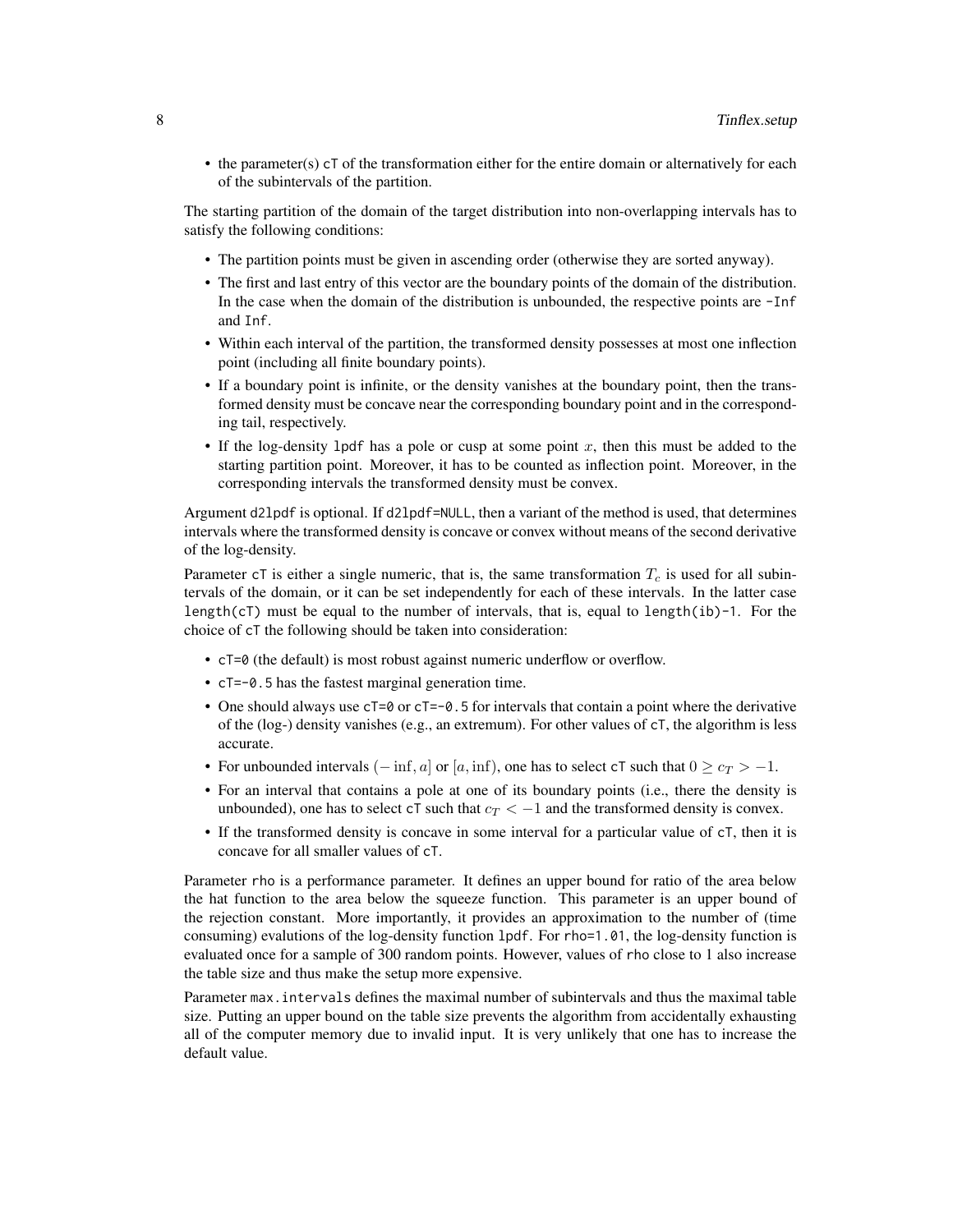# <span id="page-8-0"></span>Tinflex.setup 9

#### Value

Routine Tinflex, setup returns an object of class "Tinflex" that stores the random variate generator (density, hat and squeeze functions, cumulated areas below hat). For details see sources of the algorithm or execute print(gen,debug=TRUE) with an object gen of class "Tinflex".

Routine Tinflex.setup.C is equivalent to Tinflex.setup but does all computations entirely in C. It returns an object of class "TinflexC" which is equivalent to class "Tinflex" but stores all data in an C structure instead of an R list.

#### Warning

It is very important to note that the user is responsible for the correctness of the supplied arguments. Since the algorithm works (in theory) for all distributions with piecewise twice differentiable density functions, it is not possible to detect improper arguments. It is thus recommended that the user inspect the generator object visually by means of the plot method (see [plot.Tinflex](#page-3-1) for details).

#### Author(s)

Josef Leydold <josef.leydold@wu.ac.at>, Carsten Botts and Wolfgang Hörmann.

#### References

C. Botts, W. Hörmann, and J. Leydold (2013), Transformed Density Rejection with Inflection Points, Statistics and Computing 23(2), 251–260, [doi:10.1007/s1122201193064](https://doi.org/10.1007/s11222-011-9306-4) (see also Research Report Series / Department of Statistics and Mathematics Nr. 110, Department of Statistics and Mathematics, WU Wien, <https://epub.wu.ac.at/id/eprint/3158>).

W. Hörmann, and J. Leydold (2022), A Generalized Transformed Density Rejection Algorithm, in preparation.

#### See Also

See [Tinflex.sample](#page-5-1) for drawing random samples, [plot.Tinflex](#page-3-1) and [print.Tinflex](#page-4-1) for printing and plotting objects of class "Tinflex".

#### Examples

```
## Example 1: Bimodal density
## Density f(x) = exp(-|x|^{\alpha}a]pha + s*|x|^beta + eps*|x|^2 )
## with alpha > beta > = 2 and s, eps > 0
alpha <-4.2beta <-2.1s \leq 1eps < -0.1## Log-density and its derivatives.
lpdf \le function(x) { -abs(x)^{\land}alpha + s*abs(x)^{\land}beta + eps*abs(x)^{\land}2 }
dlpdf \leq function(x) { (sign(x) * (-alpha*abs(x)^(alpha-1)
                            + s*beta*abs(x)^(beta-1) + 2*eps*abs(x))) }
d2lpdf <- function(x) { (-alpha*(alpha-1)*abs(x)^(alpha-2)
                           + s*beta*(beta-1)*abs(x)^(beta-2) + 2*eps) }
```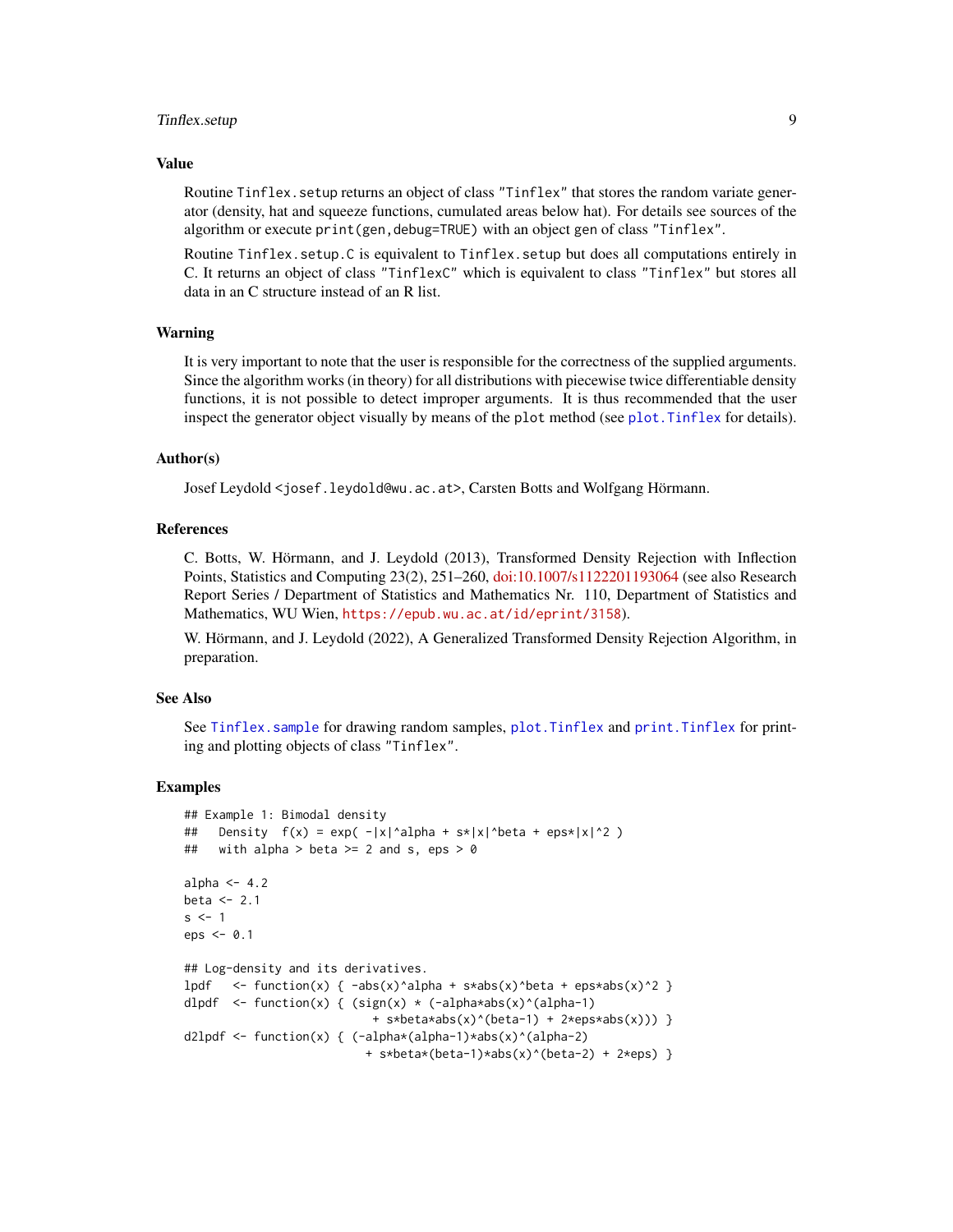```
## Parameter cT=0 (default):
## There are two inflection points on either side of 0.
ib \leq c(\text{-}Inf, 0, Inf)
## Create generator object.
gen <- Tinflex.setup.C(lpdf, dlpdf, d2lpdf, ib=c(-Inf,0,Inf), rho=1.1)
## Print data about generator object.
print(gen)
## Draw a random sample
Tinflex.sample(gen, n=10)
## Inspect hat and squeeze visually in original scale
plot(gen, from=-2.5, to=2.5)
## ... and in transformed (log) scale.
plot(gen, from=-2.5, to=2.5, is.trans=TRUE)
## With Version 2.0 the setup also works without providing the
## second derivative of the log-density
gen <- Tinflex.setup.C(lpdf, dlpdf, d2lpdf=NULL, ib=c(-Inf,0,Inf), rho=1.1)
Tinflex.sample(gen, n=10)
## -------------------------------------------------------------------
## Example 2: Exponential Power Distribution
## Density f(x) = exp(-|x|^2)alpha )
## with alpha > 0 [ >= 0.015 due to limitations of FPA ]
alpha <-0.5## Log-density and its derivatives.
lpdf \le function(x) { -abs(x)^alpha }
dlpdf <- function(x) { if (x==0) {0} else {-sign(x) * alpha*abs(x)^(alpha-1)}}
d2lpdf <- function(x) { -alpha*(alpha-1)*abs(x)^(alpha-2) }
## Parameter cT=-0.5:
## There are two inflection points on either side of 0 and
## a cusp at 0. Thus we need a partition point that separates
## the inflection points from the cusp.
ib <- c(-Inf, -(1-alpha)/2, 0, (1-alpha)/2, Inf)
## Create generator object with c = -0.5.
gen <- Tinflex.setup.C(lpdf, dlpdf, d2lpdf, ib=ib, cT=-0.5, rho=1.1)
## Print data about generator object.
print(gen)
## Draw a random sample.
Tinflex.sample(gen, n=10)
## Inspect hat and squeeze visually in original scale
plot(gen, from=-4, to=4)
```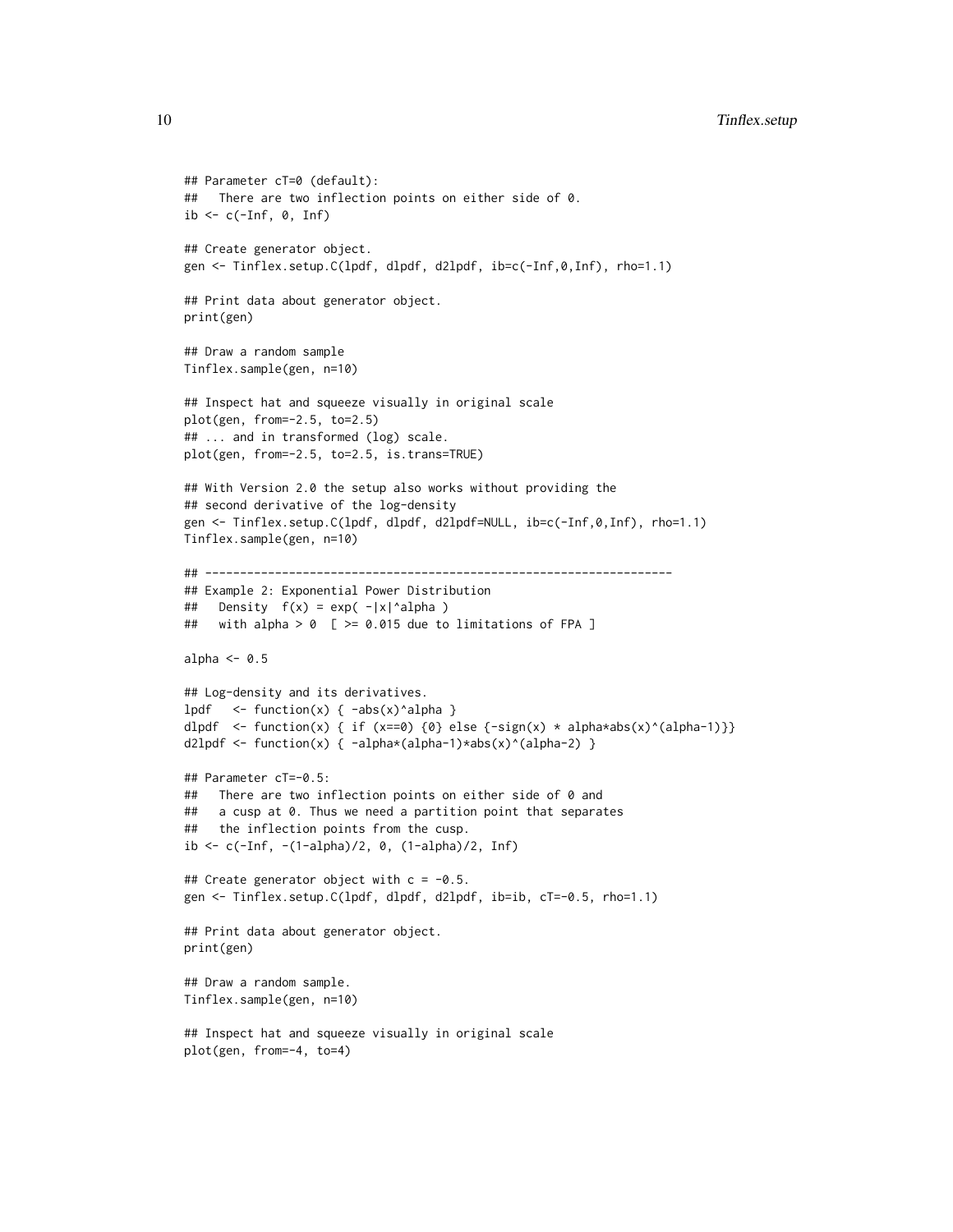#### Tinflex.setup 11

```
## ... and in transformed (log) scale.
plot(gen, from=-4, to=4, is.trans=TRUE)
## With Version 2.0 the setup also works without providing the
## second derivative of the log-density
gen <- Tinflex.setup.C(lpdf, dlpdf, d2lpdf=NULL, ib=ib, cT=-0.5, rho=1.1)
Tinflex.sample(gen, n=10)
## -------------------------------------------------------------------
## Example 3: Generalized Inverse Gaussian Distribution
## Density f(x) = x^{\wedge}(lambda-1) * exp(-omega/2 * (x+1/x)) x \ge 0## with 0 < lambda < 1 and 0 < omega <= 0.5
la <- 0.4 ## lambda
om <- 1.e-7 ## omega
## Log-density and its derivatives.
lpdf \le function(x) { ifelse (x==0., -Inf, ((la - 1) * log(x) - om/2*(x+1/x))) }
dlpdf <- function(x) { if (x==0) { Inf} else {(om + 2*(la-1)*x-om*x^2)/(2*x^2)} }
d2lpdf <- function(x) { if (x==0) {-Inf} else {-(om - x + la*x)/x^3} }
## Parameter cT=0 near 0 and cT=-0.5 at tail:
ib <- c(0, (3/2*om/(1-la) + 2/9*(1-la)/om), Inf)
cT < -c(0, -0.5)## Create generator object.
gen <- Tinflex.setup.C(lpdf, dlpdf, d2lpdf, ib=ib, cT=cT, rho=1.1)
## Print data about generator object.
print(gen)
## Draw a random sample.
Tinflex.sample(gen, n=10)
## Inspect hat and squeeze visually in original scale
plot(gen, from=0, to=5)
## With Version 2.0 the setup also works without providing the
## second derivative of the log-density
gen <- Tinflex.setup.C(lpdf, dlpdf, d2lpdf=NULL, ib=ib, cT=cT, rho=1.1)
Tinflex.sample(gen, n=10)
```